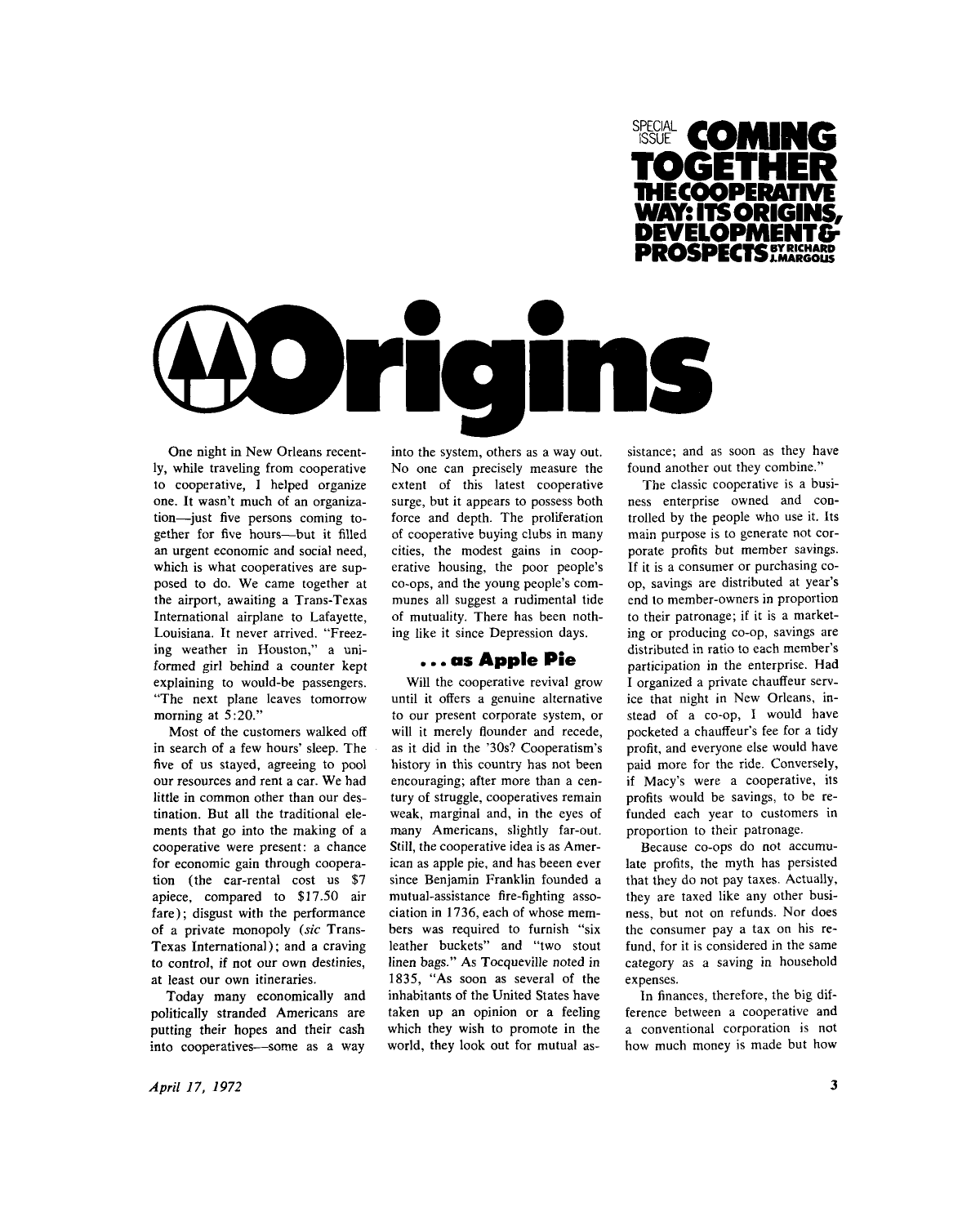much is kept. The politics of cooperatives also contrast with that of almost all other types of corporate entities: Personal rights take precedence over property rights; each member gets a single vote, regardless of how many shares he holds.

## Across the Atlantic

Even cooperatives that operate in slightly different fashion tend to distribute wealth and power more widely and fairly than do standard profit-oriented corporations. And since a great majority of Americans have little money to invest and little power to assert, one might have expected "the cooperative way" to have become the American way. Un fortunately, it has not. The reasons may be found in its history, here and in England, and particularly in cooperatism's uncertain and often feckless stance toward both capitalism and socialism, the two economic systems that have shaped our Western world.

From the beginning, cooperatives lacked a grand theory, a widegauged rationale, that would explain "the system" and their place in it. Cooperatism was less a philosophy than a technique of organizing, and cooperative leaders were less philosophers than doers. They believed neither in the automatic perfection of a free market society nor in the inevitable triumph of the proletariat. In fact, they operated on the assumption that all social arrangements, being the products of men, were alterable by men. They were as impatient with determinism as they were with injustice.

While the elite of Great Britain and America were quoting Adam Smith's immutable laws of laissez faire in expectation of "that universal opulence which extends itself to the lowest ranks of the people," the poverty-stricken citizens of Hull, England, were building a cooperative flour mill (1795) to protect themselves "from the invasions of covetous and merciless men"—that is, the local elite. So angry were

these cooperative pioneers with the capitalist mill to which their fates had hitherto been tethered that they called their own mill the Hull Anti-Mill Society. It lasted more than a century.

Similarly, while Marx and Engels were laying the theoretical groundwork for their *Communist Manifesto*  ("Let the ruling classes tremble at a Communist revolution  $\ldots$ "), an extraordinary capitalist named Robert Owen was improving labor conditions, preaching cooperatism and attempting to establish cooperative colonies in both England and America. In some respects one sees Owen, who was born in 1771 of poor Welsh parents, as the ideal father of modern cooperatism. He was a self-made millionaire, an incurable optimist, a dreamer of dreams and an organizer of men. But if he was cooperatism's inspiration, he was not its prime architect. He was too utopian, too given to social fantasies, to suit the pragmatic needs and plans of future cooperators.

Owen started by making his New Lanark textile mill, bought while be was still in his 20s, into a model community. The workers lived in decent houses and the children did not work: They actually went to school. Before long he was being widely acclaimed as the "benevolent Mr. Owen of New Lanark"—a new kind of capitalist millionaire, whose wealth generated light rather than darkness.

Yet when Owen, in 1817, began to promote his scheme for Villages of Cooperation—small, self-sustaining communities of farmers and workers — his following quickly melted away. Typically, he saw his villages as a humane alternative to the squalid, misery-ridden milltowns spawned by industrialism. They were to feature cluster housing, with each cluster forming a parallelogram and offering a combination of private family space and cooperative living space. In short, it was to be a *planned*  community, and that is why Owen's contemporaries hooted it down. Anyone who had read Adam Smith knew that the road to hell was paved by planners.

In due course Owen went to America, there to create an instant utopian community, New Harmony, Indiana, on the banks of the Wabash. New Harmony was one of America's first communes—shared property and "shared" marriages were among its featured principles—and it was a disaster for Owen and all concerned. Members shirked their duties, fought with each other and, in some cases, made off with community funds.

Soon after New Harmony disbanded, other utopian communities, all pledged to abolish the evils of industrial competition, appeared in many sections of the country. Brook Farm near Boston, the best known of these experiments, was the brainchild of New England intellectuals —Emerson, Hawthorne, William Henry Channing, and Margaret Fuller, among others. It lasted a scant five years, but its optimistic message still reverberates. Brook Farm is the tinted paradise to which hundreds of today's youthful communes aspire.

# **Rochdale Principles**

The main currents of cooperatism, as it turned out, would not flow through Brook Farm or New Harmony; rather they would take the Rochdale route. Rochdale was a town in England, 50 miles west of Hull, where 28 weavers established a *consumer* cooperative in 1844. Ironically, the "benevolent Mr. Owen," though a friend and benefactor of the Rochdale workers, did not participate in this pioneering venture. The weavers should own a cooperative mill, he said, but not a cooperative store.

Nevertheless, the weavers persisted with their consumer co-op, and in the process they established a litany of guiding principles. These principles included patronage refunds, open membership, constant expansion, continuing education in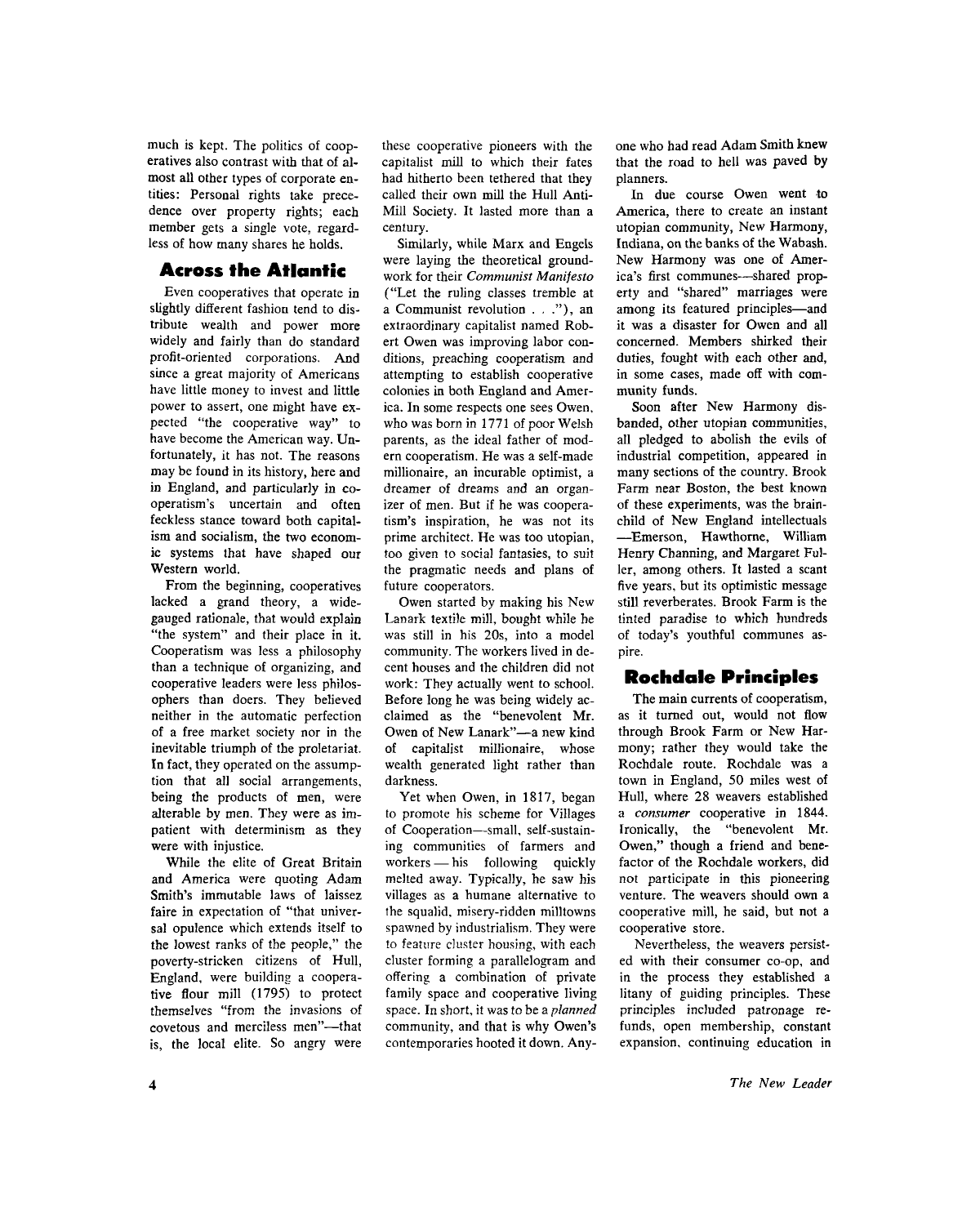the cooperative way and, most important of all, democratic control by the membership. Some of the Rochdale rules are honored today mainly in the breach; but Rochdale has grown to be a sacred symbol, the Mt. Sinai of cooperatism, and rare is the cooperative leader who will openly shatter its commandments.

By mid-19th century, then, most of the big pieces in the cooperative puzzle were firmly in place: the notion of one man, one vote; the incipient differences in views and values between producer co-ops and consumer co-ops; the tendency to organize first and ask questions later, to work from need rather than theory; the frequent reliance on strong individualists like Owen, ready and eager to give their lives and their fortunes to the cause; and the implicit desire among cooperatives for coexistence with the larger economic framework—that is, a willingness to compete with the system on its own terms.

These elements were to shape the cooperative struggle for more than a century; they remain significant even now. And in America, at least, a new component—the state—was also to play a major role. For what American cooperatives have been learning over the years, starting with the post-Civil War farm co-ops, is that the government names the game, makes the rules and umpires the play. No group, be it co-op or corporation, can survive without its blessing; no group can thrive without its help.

At the outset, what cooperatives sought from government was simply legitimacy, the right to exist in a capitalistic world; later they sought equality; and still later, subsidy. In this last goal they differed not at all from their competitors, the private corporations. But corporations were made for the modern state; their policies and personnel interlock at nearly every point and in thousands of mutually beneficial ways. Cooperatives, on the other hand, were made for . . . what? Corporate capitalism? Certainly not. Socialism? Not likely. They were made, simple as it may seem, for people—an innocent idea which frequently finds co-ops without friends at court.

### **Farmers Unite**

After the Civil War the cooperative impulse quickened among American farmers seeking a common front against the railroads, the banks and "the moneychangers of Wall Street." Grain and dairy cooperative associations like the Grange and the Farmers' Alliance flared up in dozens of states, to glow brightly for a time and sputter out. These early agricultural co-ops, like so many of their successors, were neither all business nor all ideology, but a pragmatic mixture of each. Their objectives, then as now, were to afford farmers higher prices for produce in the marketplace and to secure lower purchasing prices for supplies and equipment.

Still, populism was in the air especially the rural air—and to many people "The Cooperative Commonwealth," as Edward Bellamy called it, seemed just around the corner. "All thoughtful men agree that the present aspect of society is portentous of great changes," Bellamy wrote in 1888. "The Golden Age lies before us. . . . Our children will surely see it."

Even Theodore Roosevelt caught the mood. The cooperative idea, he declared while President, was "the best plan of organization wherever men have the right spirit to carry it out. . . ." But he gave that endorsement a decidedly capitalist twist, observing that a cooperative "develops individual responsibility and has a moral as well as a financial value over any other plan."

Alas, it would take more than Presidential benedictions to save the fragile network of farmers' coops. By the turn of the century, only about 1,200 farm marketing cooperatives—four-fifths of them creameries or cheese factories—remained in business. Thousands had perished for lack of capital, credit and political influence. In many states co-ops had trouble coaxing charters out of their legislatures. There was a general feeling in state capitals that cooperatives were at once "communistic" and "monopolistic," and this feeling was carefully encouraged by that tireless defender of laissez faire: the railroad lobby.

Soon, however, cooperatives began to do some lobbying of their own. In 1915, for example, a delegation of North Dakota farmers called on their state representative, one Treadwell Twichell, hoping to enlist his support. Wheat farmers should be permitted to build cooperatively owned grain elevators, argued the delegation, so they could bargain more effectively with the railroads and the big mills in Min neapolis — the urban oligopolies against which farmers had been struggling for decades.

Treadwell Twichell heard them out, and then—so the story goes advised them to "go home and slop the hogs." Presumably they did just that. They also organized a new political party, the Non-Partisan League, and finally forced Twichell and many of his colleagues out of public office. From that time on, "Go home and slop the hogs" has been an ironic battle cry among cooperative-minded Midwest farmers.

#### Magna Carta

The work that went into organizing the Non-Partisan League and similar politically minded groups began to pay off. It is worth noting how, because many urban cooperatives today face problems identical to those that plagued farm co-ops 50 years ago; namely, a critical shortage of capital and a crippling lack of technical know-how. In addition, farm co-ops at that time often had to battle for their legal lives.

Among those spearheading the cooperative drive was Senator An drew J. Volstead, the Minnesotan who brought us Prohibition. With Senator Arthur Capper of Kansas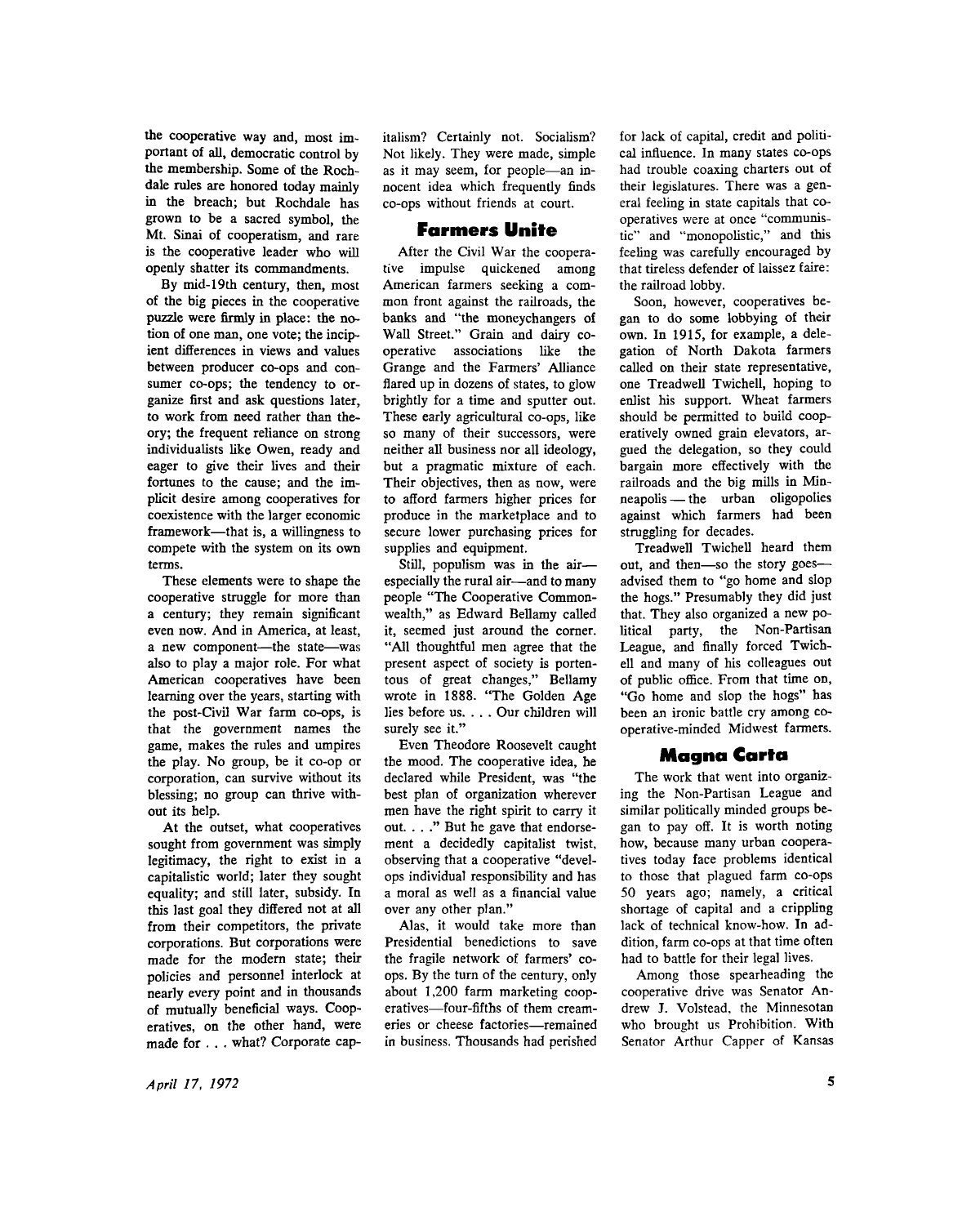he sponsored a bill giving farmers the right to form cooperatives without fear of violating antitrust laws. The Capper-Volstead Act, passed in 1922, is still hailed as the Magna Carta for American farm cooperatives.

### Federal Assistance

At about the same time the Federal government began to pump technical assistance and credit into the farm cooperatives. It also set up a Division of Cooperative Marketing in 1922, and began to grind out an infinite procession of self-help pamphlets on such subjects as "Producers Cooperative Milk-Distributing Plants," "Legal Phases of Cooperative Associations," and "Development of a Cooperative Citrus Marketing Agency." The division endured several reshufflings and mutations, until in 1953 it became the Farmer Cooperative Service (FCS), a constituent part of the Department of Agriculture. FCS today operates on an annual budget of nearly \$2 million and has a professional staff of 50.

If farmers found technical assistance useful, they found reasonable credit indispensable. During the '20s most of them were unable to obtain anything but short-term loans at usurious rates. Amortization was a luxury few could afford. The farmer simply paid the interest on his loan, and when the loan came due, he went hat in hand to the bank for another short-term extension. Sometimes the bank said Yes; sometimes it said No, preferring to call in the note and seize the farm.

The government changed that by establishing, in fits and starts, a farm credit system that assured farmers a less arbitrary flow of credit at more civilized rates of interest. In 1933, for example, the government put up cash for a network of cooperative banks—a central bank with 12 regional branches —to be owned and operated by farmers. These proved to be a hedge against Depression panic (farmers

were understandably reluctant to foreclose on themselves).

As the farmer began to appreciate the advantages of cooperatism, he looked for new ways to apply it. He needed to look no further than his kitchen, equipped with woodburning stove, hand-pump and kerosene lamp. Edison had lit up lower Manhattan in 1882, but by the mid- '30s nine out of every ten farms were still without electricity. The reason was that private power companies were charging anywhere from \$2,000-\$3,000 for the installation of lines in sparsely populated areas this during a period when gross farm income averaged \$1,800 a year.

Accordingly, the New Deal in 1935 established the Rural Electrification Administration (REA), to lend capital at low interest to groups of farmers ready to organize their own electric cooperatives. Today 98 per cent of America's rural homes have electricity, most of them supplied by the nation's 1,000 electric cooperatives.

#### Into the Cities

The cooperative idea was also gaining a precarious foothold in the cities. The national credit union movement, launched in 1909 by the Boston department store baron Ed ward Albert Filene (another cooperative-minded millionaire), appealed to urban workers. The theory behind cooperative credit unions, as Filene pointed out, was very simple: If workers had to borrow in an emergency, they need not be "harassed by loan agents": They could "borrow among the men with whom they are working and who will help them get on their feet and keep steady." By 1940 there were some 9,000 credit unions in the United States, serving close to 3 million members. Assets totaled about \$250 million.

With their strong urban base and their relatively large assets, credit unions have helped other types of urban co-ops to get started. It was a credit union, for instance, which co-sponsored the nation's first housing cooperative, built in New York City in 1926. And credit union members during the '30s were in part responsible for two of the nation's largest supermarket co-ops the Greenbelt chain in the Washington, D.C. area, and another in the California Bay region.

As cooperatism spread, its philosophic underpinnings became increasingly shaky. Marquis Childs had a best-seller among liberals in his *Sweden: The Middle Way* (1936), a compelling plea to replace American capitalism with Swedish cooperatism. That same year, in a novel he called *Co-op,* Upton Sinclair conjured up a 20th-century, Western version of Brook Farm—a cooperative community of fruit-growers, canners, carpenters, and tradesmen who shared their property, printed their own cooperative currency and lived happily ever after. Neither Sinclair's folk-utopia nor Childs' vision of a Swedenized America seemed particularly outlandish at the time. But the times themselves were outlandish, full of grandiose schemes and grinding poverty. It was, to be sure, a manic Depression.

Then, without warning, all that cooperative energy, all that momentum, was scattered to the winds. World War II and prosperity, followed in close order by more prosperity and McCarthyism, drove cooperatism out of the political arena and out of most people's minds. Cooperatives had lost their outward appeal, and quite a few had abandoned their inner raison d'etre, the mystique of "the cooperative way." Farm co-ops grew affluent, forgot their origins and stopped recruiting new members. Big-city consumer co-ops, never very strong, now had to struggle against slick supermarket competition tailor-made for a new, transient populace that had never read Upton Sinclair. American cooperatism, with its history of frantic hopes and false starts, seemed at last to be giving up the ghost.

A few die-hards, though, kept plugging away. Several new health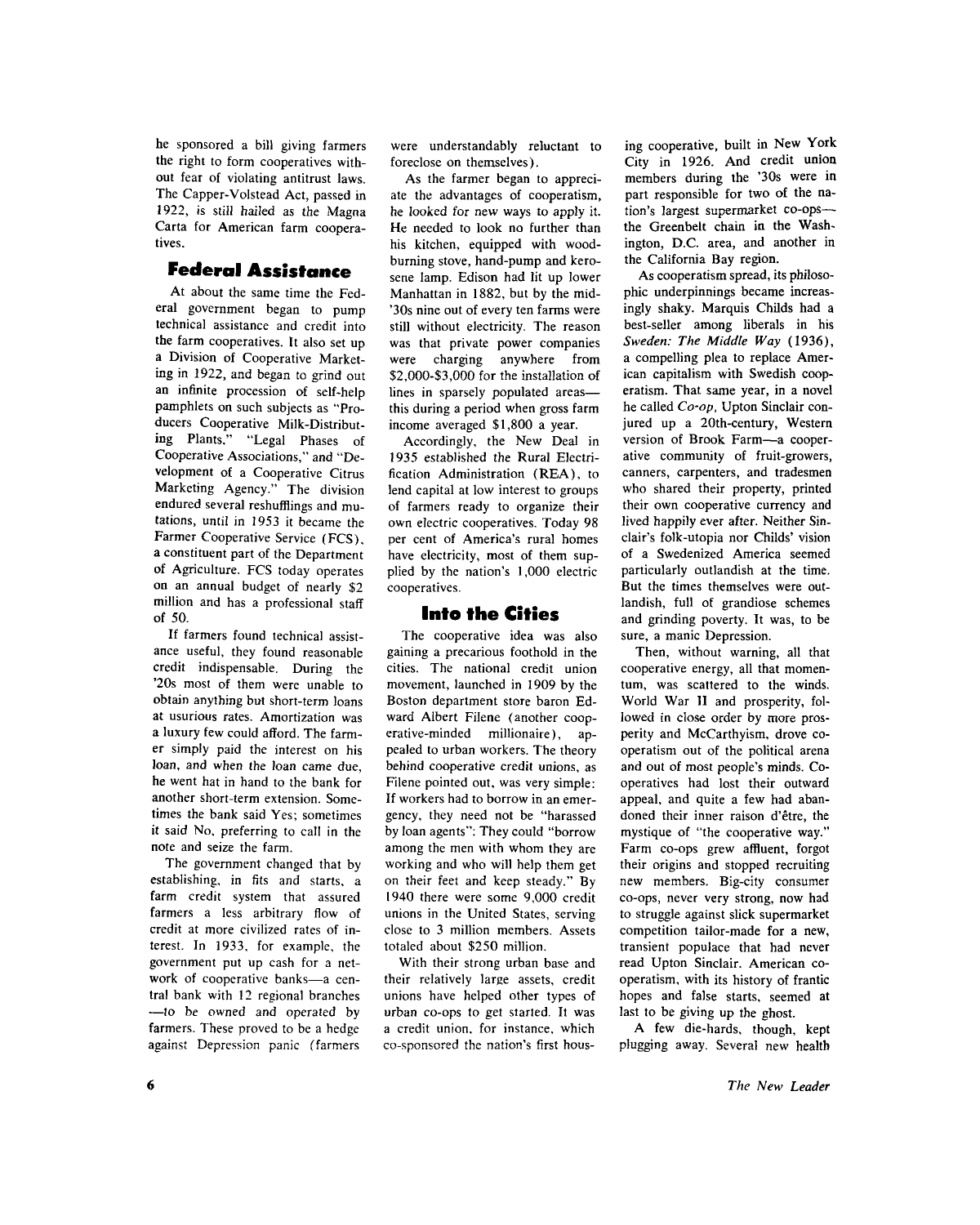co-ops and housing co-ops got started during the postwar period; the Cooperative League of the U.S.A. , spokesman and clearinghouse for many major American co-ops, took comfort in "cooperative stirrings abroad," in places like India and Ethiopia; farmers grown gray and weary continued to preach cooperation as "the salvation of the family farm," while their children ran to Chicago. And Moses M. Coady (1882-1959), Canada's eloquent guru of cooperatism, complained about "the inferiority complex of the masses," which kept them from wresting control of their lives from "the well-to-do."

"We should take a leaf out of the book of wisdom of the smart men who have been running the economic world," Coady urged. "Economics made them. . . . They did not stop with mere rugged individualism! They long ago resorted to group action. While they preached individualism to the common people, they went ahead to form joint stock companies, corporations, and . . . international cartels. This is cooperation with a vengeance!"

#### **A New Wave**

Coady didn't live to see it, but at some point in the '60s people began to heed his advice. Once again we were living through a time "portentous of great changes"; once again there was a motion toward cooperation. What seems now to be taking place is a new wave of cooperative foregathering similar to the one that swept the farm belt at the turn of the century and again during the '20s and '30s.

The difference is that most new co-ops are off the farm. They are clustering in cities, on campuses and, to a lesser degree, among the landless peasantry. In some respects these new co-ops have a leg up on their predecessors. They are viewed as a reasonably respectable way of doing business, so long as they do not get too big or competitive; seldom are they accused of Communist

machinations, or even of Socialist leanings. About 38 million Americans belong to traditionally based cooperatives. According to estimates supplied by the various cooperative trade associations, the approximate membership breakdown, by types of co-ops, is as follows:

| Type      | Number | Membership |
|-----------|--------|------------|
| Credit    | 24.000 | 22,000.000 |
| Electric  | 1.000  | 6,700,000  |
| Farm      | 7.700  | 6.400.000  |
| Consumer  | 900    | 1.000.000  |
| Student   | 800    | 800.000    |
| Telephone | 235    | 650,000    |
| Housing   | 900    | 500,000    |
| Memorial  | 105    | 325,000    |
| Health    | 5      | 250,000    |
| Nursery   | 1.440  | 45.000     |
| Fishina   | 80     | 9.500      |

Perhaps several millions more belong to rudimentary co-ops—the buying clubs, the hole-in-the-wall food stores and the communes. The large total suggests that cooperatives are here to stay.

On the other hand, public acceptance is only half the battle. Economic survival is the other half, and starting a new business today, whether a co-op or not, is a far more perilous venture than it was 30 years ago. This is especially true of consumer ventures—a supermarket, say, or a hardware store—where much of the new cooperative impulse seems to be channeled. The marketing process is complex, the margins narrow, the competition rugged.

Each week the Cooperative League receives scores of letters from young co-ops trying to stay afloat. "We are at a loss as to where to turn," writes the manager of a new consumers' natural food co-op in Rhode Island. "We presently sell food onlv one dav a week. . . . What we need .. . is information so that we can educate ourselves."

"We are a co-op of about 3,000 people," writes a man in Vermont. "We should like to buy snowshoes from the Indians in Canada but you can't bring more than \$250 worth of goods across the border unless you are bonded. . . ."

From Kaneohe, Hawaii: "You may be aware of the relatively high cost of living which prevails in Ha waii. . . . A group of concerned citizens have banded together and are attempting to do something about these conditions. This is a bootstrap effort. .. . It is our plan to establish a cooperative store. . . ."

From Lodge Grass, Montana (a Crow Indian community): 'This will be a combination consumer and producer cooperative for marketing Indian arts and crafts. We have issued some membership receipts and have rented a small space for a store and have a small stock of materials and merchandise. We . . . have not incorporated our cooperative. . . . We have no legal talent here. . . ."

# Groping for the Light

So the unequal struggle continues, in many places and among a variety of sufferers: tenants displeased with their dwellings and landlords; patients disenchanted with their doctors and hospitals; consumers trapped by rising prices; poor people in need of humane credit and economic leverage; young people in search of "alternative lifestyles."

It has been the role of cooperatives to restore a measure of free will, to light up for citizens a few possibilities previously concealed in the long, mechanistic night. That is what those plaintive letters to the League are all about; they are groping for the light. These people are doing what the Rochdale weavers did more than a century ago and what American farmers have been doing ever since they invented the Grange—trying to get their combined hands on the capitalistic wheel in hope of making it turn for them. Indeed, anyone who seeks to understand the cooperative idea in America, and to learn whether its time has come, must first understand American farm cooperatives and how they grew.